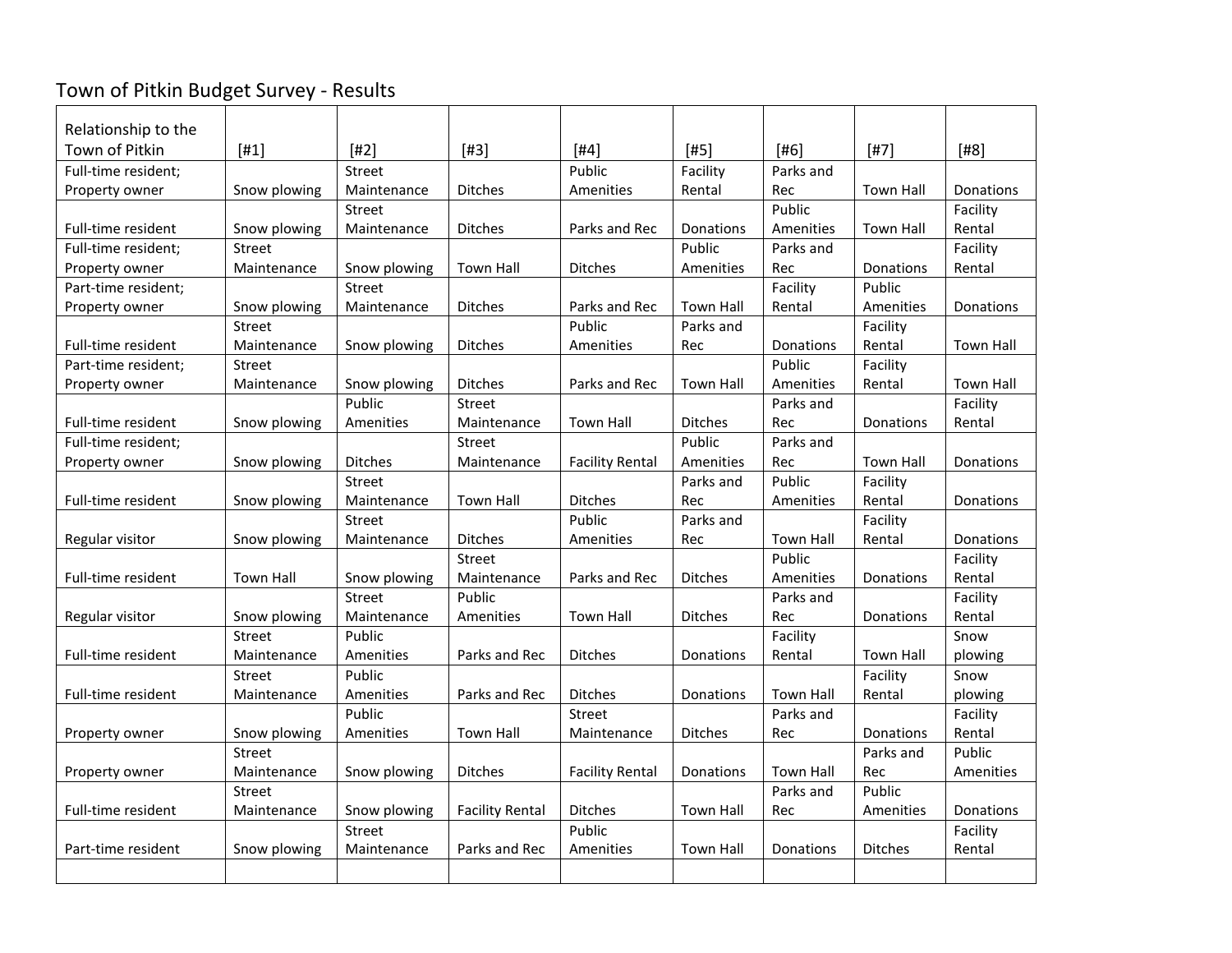| Relationship to the |                |                        |                        |                  |                  |                  |                  |           |
|---------------------|----------------|------------------------|------------------------|------------------|------------------|------------------|------------------|-----------|
| Town of Pitkin      | $[#1]$         | $[#2]$                 | $[#3]$                 | $[#4]$           | $[#5]$           | $[#6]$           | $[#7]$           | $[#8]$    |
| Full-time resident; |                | <b>Street</b>          |                        |                  |                  |                  | Facility         | Public    |
| Property owner      | Snow plowing   | Maintenance            | <b>Ditches</b>         | Parks and Rec    | <b>Town Hall</b> | Donations        | Rental           | Amenities |
|                     | Street         |                        |                        |                  | Public           |                  |                  | Parks and |
| Property owner      | Maintenance    | Snow plowing           | <b>Facility Rental</b> | Donations        | Amenities        | <b>Town Hall</b> | Ditches          | Rec       |
|                     |                | Street                 |                        |                  |                  | Facility         |                  | Public    |
| Part-time resident  | Parks and Rec  | Maintenance            | Snow plowing           | <b>Ditches</b>   | <b>Town Hall</b> | Rental           | Donations        | Amenities |
| Part-time           |                |                        |                        |                  |                  |                  |                  |           |
| resident; Property  |                | <b>Street</b>          |                        |                  | Parks and        |                  | Facility         | Public    |
| owner               | Snow plowing   | Maintenance            | <b>Ditches</b>         | <b>Town Hall</b> | Rec              | Donations        | Rental           | Amenities |
|                     | Street         |                        |                        | Public           |                  |                  | Facility         | Parks and |
| Full-time resident  | Maintenance    | Snow plowing           | <b>Ditches</b>         | Amenities        | Donations        | <b>Town Hall</b> | Rental           | Rec       |
| Part-time           |                |                        |                        |                  |                  |                  |                  |           |
| resident; Property  |                | <b>Street</b>          |                        |                  | Facility         |                  |                  | Public    |
| owner               | Snow plowing   | Maintenance            | <b>Ditches</b>         | Parks and Rec    | Rental           | Donations        | <b>Town Hall</b> | Amenities |
| Part-time           |                |                        |                        |                  |                  |                  |                  |           |
| resident; Property  |                | <b>Street</b>          |                        |                  | Facility         |                  |                  | Public    |
| owner               | Snow plowing   | Maintenance            | <b>Ditches</b>         | Parks and Rec    | Rental           | Donations        | <b>Town Hall</b> | Amenities |
| Part-time           |                |                        |                        |                  |                  |                  |                  |           |
| resident; Property  |                | <b>Street</b>          |                        |                  |                  |                  | Facility         | Public    |
| owner               | Snow plowing   | Maintenance            | Ditches                | Parks and Rec    | Donations        | <b>Town Hall</b> | Rental           | Amenities |
|                     | Street         |                        |                        | Public           |                  | Parks and        |                  | Facility  |
| Regular visitor     | Maintenance    | Snow plowing           | <b>Ditches</b>         | Amenities        | <b>Town Hall</b> | Rec              | Donations        | Rental    |
|                     | Street         |                        |                        |                  | Public           |                  | Facility         | Parks and |
| Regular visitor     | Maintenance    | Snow plowing           | <b>Ditches</b>         | <b>Town Hall</b> | Amenities        | Donations        | Rental           | Rec       |
| Part-time           |                |                        |                        |                  |                  |                  |                  |           |
| resident; Property  |                | Street                 |                        | Public           |                  | Facility         | Parks and        |           |
| owner               | <b>Ditches</b> | Maintenance            | Snow plowing           | Amenities        | <b>Town Hall</b> | Rental           | Rec              | Donations |
|                     | Street         | Public                 |                        |                  |                  | Parks and        |                  | Facility  |
| Full-time resident  | Maintenance    | Amenities              | Snow plowing           | <b>Town Hall</b> | Donations        | Rec              | <b>Ditches</b>   | Rental    |
| Full-time resident; |                |                        |                        |                  |                  |                  |                  |           |
|                     | Street         |                        |                        |                  | Public           | Parks and        |                  | Snow      |
| Property owner      | Maintenance    | <b>Facility Rental</b> | <b>Ditches</b>         | <b>Town Hall</b> | Amenities        | Rec              | Donations        | plowing   |

Total full-time resident responses - 15

Total property owner responses - 15

Total part-time resident responses - 9

Total visitor responses – 4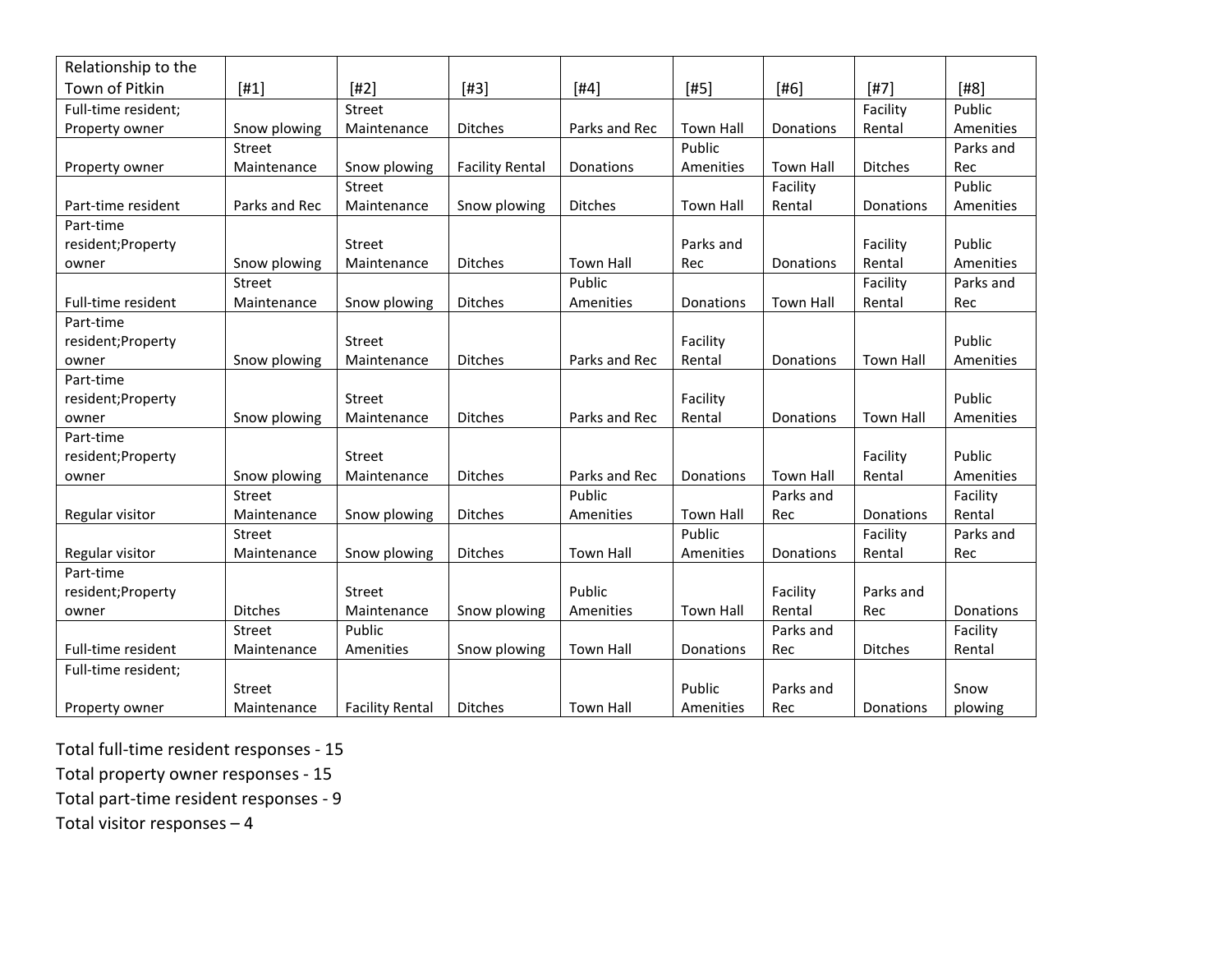## **Breakdown of Items listed by priority:**

| #1                  | #2                         | #3                  | #4                  | #5                   | #6                  | #7                        | #8                     |
|---------------------|----------------------------|---------------------|---------------------|----------------------|---------------------|---------------------------|------------------------|
| Street              | Street                     | Ditches $-16$       | Parks/Rec $-8$      | Town Hall - 8        | Parks/Rec-10        | Facility Rental - 10      | Facility Rental - 9    |
| Maintenance $-13$   | Maintenance - 14           |                     |                     |                      |                     |                           |                        |
|                     |                            | Public amenities-1  | Public amenities-7  | Donations - 7        | Donations $-7$      | Donations - 8             | Donations - 7          |
| Snow plowing $-15$  | Snow plowing - 10          |                     |                     |                      |                     |                           |                        |
|                     |                            | Street              | Town Hall $-6$      | Public amenities - 5 | Town Hall - 6       | Town Hall $-6$            | Public amenities - 7   |
| Parks/Rec-1         | <b>Public amenities -5</b> | Maintenance $-3$    |                     |                      |                     |                           |                        |
|                     |                            |                     | Ditches $-6$        | Parks/Rec-4          | Facility Rental - 4 | Ditches $-3$              | Snow removal $-3$      |
| Town Hall $-1$      | Ditches $-1$               | Snow plowing $-3$   |                     |                      |                     |                           |                        |
|                     |                            |                     | Facility Rental - 2 | Ditches $-4$         | Public amenities-4  | Parks/Rec - 2             | Parks/Rec $-3$         |
| Ditches - 1         | Facility Rental - 1        | Town Hall $-3$      |                     |                      |                     |                           |                        |
|                     |                            |                     | Donations - 1       | Facility Rental - 3  |                     | <b>Public Amenities-2</b> | Town Hall - 2          |
|                     |                            | Parks/Rec $-3$      |                     |                      |                     |                           |                        |
|                     |                            |                     | Street              |                      |                     |                           |                        |
|                     |                            | Facility Rental - 2 | Maintenance - 1     |                      |                     |                           |                        |
|                     |                            |                     |                     |                      |                     |                           |                        |
|                     |                            |                     |                     |                      |                     |                           |                        |
| <b>Snow Plowing</b> | <b>Street</b>              | <b>Ditches</b>      | Parks/Rec           | <b>Town Hall</b>     | Parks/Rec           | <b>Facility Rental</b>    | <b>Facility Rental</b> |
|                     | <b>Maintenance</b>         |                     |                     |                      |                     |                           |                        |

Top 5 priorities of survey takers by total votes: (totaled votes for priorities 1-5)

*1 - Street Maintenance – 31*

*2 - Ditches – 30*

*3 - Snow plowing – 28*

*4 - Town Hall – 18*

*5 - Public amenities – 18*

Parks/Rec – 16

Facility Rental – 8

Donations – 7

Lowest 3 priorities of survey takers by total votes: (totaled votes for priorities 6-8)

*1 - Facility Rental – 23*

*2 - Donations - 22*

*3 - Parks/Rec – 15*

*4 - Town Hall – 14*

*5 - Public amenities – 13*

Ditches – 3

Snow removal - 3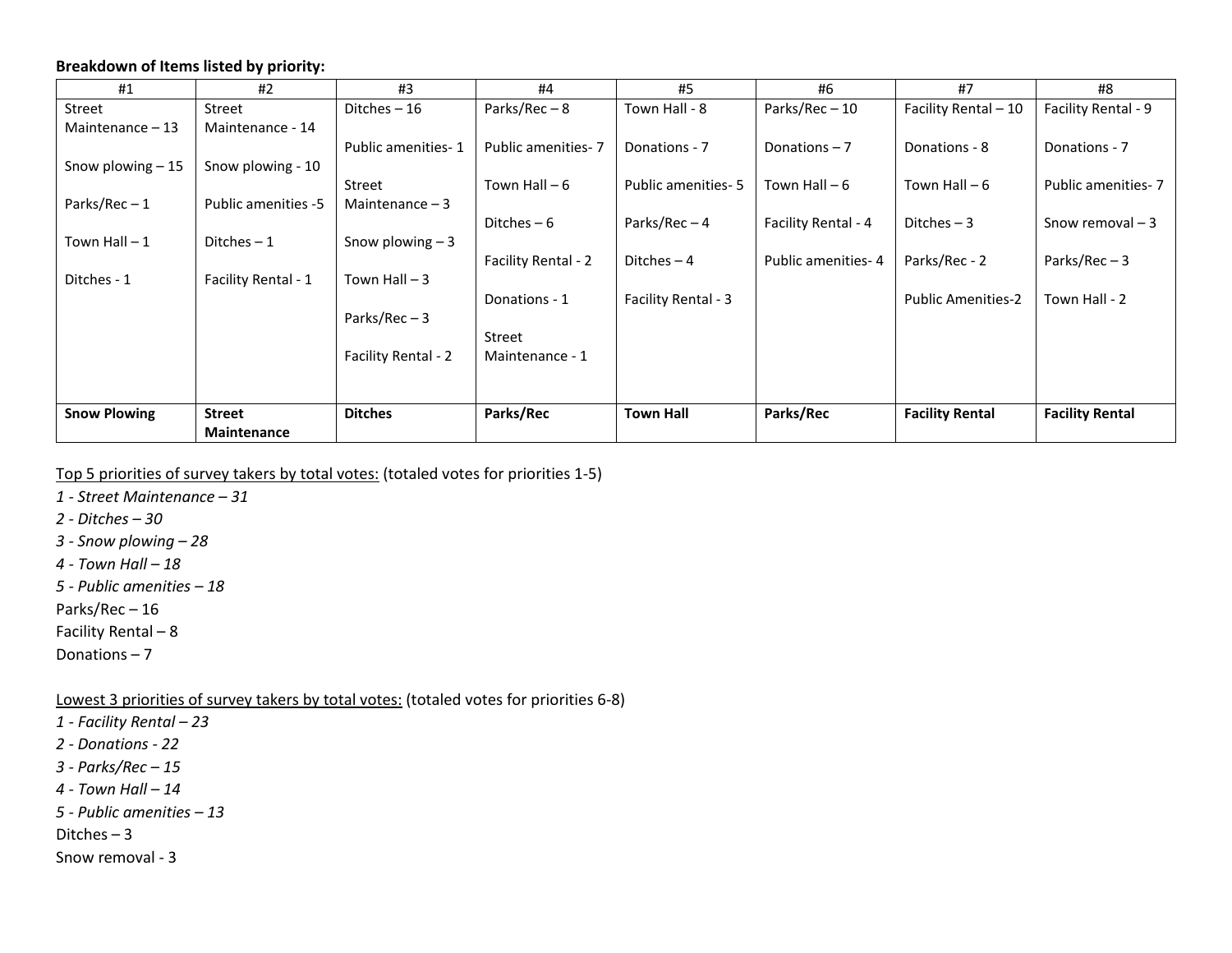Comments:

## **What additional budget expenditures not listed above do you consider a priority?**

- Long-term projects such as plow equipment, bridges, larger street projects, and conservation areas
- keeping our local heritage alive which includes our recreation in our area
- enforcement
- Internet service for the location where all Town governmental meetings are held, which should be the Town Hall and not the Newcomb Center, which the Town Board pays rent for despite the fact that they own the Town Hall. It is untrue that the Town Hall is unfit for use. This is a convenient story for the Powers That Be to use as a justification for continuing to support the PHCA, which has become nothing more than a Summer Social Club for parttime residents. The one quote for the repair in a crack in an addition to the Town Hall was exhorbitant. That part of the Town Hall was never even part of the work done by the grant the Town received from the Colorado Historical Society. Please quit paying rent to the PHCA.
- Future bridge repair
- Fire Department/EMS
- Create signs for people to wear masks in town government meetings, chairs social distanced unless it  $\hat{\alpha} \in \mathbb{N}$  a family group so all citizens or trustees who want to attend a meeting can.
- Historical restorations
- law enforcement
- unincorporate (no budget needed) Audit the Town's finances
- enforcement of Pitkin statutes
- law enforcement
- Some kind of modern Town office and meeting space with Internet and bathrooms.
- **Enforcement**
- Future maintenance and large maintenance or replacement
- City reserve funds. Contingency fund for future needs.

## **Please share your Town of Pitkin budgeting ideas and suggestions below:**

- I would have rated town hall higher if it were actually used for town business.
- You're never going to please everyone.
- Establish reserve policy to maintain 50% of annual budget in reserve with guidelines for use and replenishment. Number one priority should be streets (maintenance and snow removal) and need to negotiate continued snow removal service with Gunnison County ASAP so town knows where it stands. If county will provide same services as last year and Council adopts a clearly written snow removal policy it should be possible to manage street budget without a tax increase, provided streets are number one budget priority. Streets are the only public facility regularly used by visitors, part time and full time residents.
- What is snow removal policy?
- Unincorporate! Life would be better if we were NOT a town. Then you would not need to worry about a budget, or lack of law enforcement or the horrible division in this once-peaceful town.
- Figure out how to appropriate the income to balance the budget items